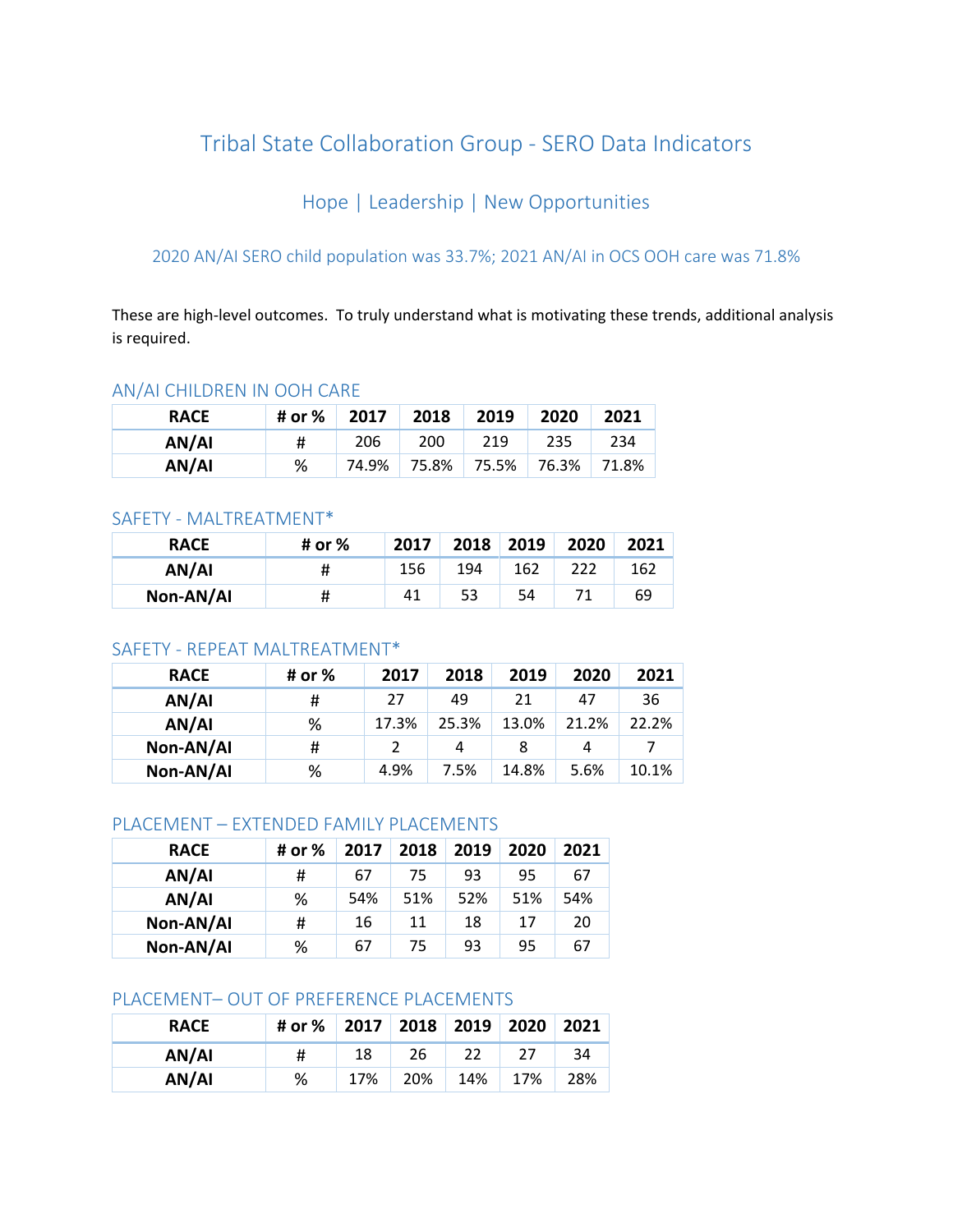## PLACEMENT– ICWA FOSTER HOMES

| <b>ICWA STATUS</b> | # or % 2016 2017 2018 2019 2020 |    |    |    |    |    |
|--------------------|---------------------------------|----|----|----|----|----|
| <b>ICWA</b>        | #                               | 54 | 58 | 67 | 61 | 43 |
| <b>Non-ICWA</b>    | #                               | 82 | 76 | 92 | 84 | 81 |

# TRIBAL INTERVENTIONS

| <b>CHILDREN</b>                                   | # or % | 2016 | 2017 | 2018 | 2019 | 2020 |
|---------------------------------------------------|--------|------|------|------|------|------|
| AN/AI Children w/ an<br><b>Intervening Tribe</b>  | #      | 146  | 156  | 170  | 173  | 190  |
| AN/AI Children w/ an<br><b>Intervening Tribe</b>  | ℅      | 71%  | 77%  | 77%  | 74%  | 82%  |
| AN/AI Children w/o an<br><b>Intervening Tribe</b> | #      | 61   | 47   | 52   | 61   | 43   |
| AN/AI Children w/o an<br><b>Intervening Tribe</b> | %      | 29%  | 23%  | 23%  | 26%  | 18%  |

## RE-ENTRY INTO CARE

| <b>RACE</b> | # or % | 2016 | 2017 | 2018 | 2019 | 2020 |
|-------------|--------|------|------|------|------|------|
| AN/AI       | #      | 2017 | 2018 | 2019 | 2020 | 2021 |
| AN/AI       | %      | 4    | 3    |      |      |      |
| Non - AN/AI | #      | 5.0% | 4.1% | 2.5% | 4.2% | 0.0% |
| Non - AN/AI | %      | 4    |      | 0    |      |      |

# PERMANENCY – REUNIFICATION

| <b>RACE</b> | # or % | 2016 | 2017 | 2018 | 2019 | 2020 |
|-------------|--------|------|------|------|------|------|
| AN/AI       | #      | 46   | 38   | 32   | 23   | 55   |
| AN/AI       | %      | 52%  | 63%  | 55%  | 44%  | 59%  |
| Non-AN/AI   | #      | 19   | 8    | 11   | 13   | 21   |
| Non-AN/AI   | %      | 73%  | 32%  | 48%  | 62%  | 58%  |

# Adoption or Guardianship

| <b>AN/AI Children Exiting to</b>    | # or % | 2017 | 2018 | 2019 | 2020 | 2021 |
|-------------------------------------|--------|------|------|------|------|------|
| <b>Relative Home and/or AN/AI</b>   | #      | 18   | 16   | 3    | 12   | 24   |
| <b>Relative Home and/or AN/AI</b>   | %      | 20%  | 27%  | 5%   | 23%  | 26%  |
| <b>Non-AN/AI &amp; Non-Relative</b> | #      | 16   | 5    | 16   | 12   | 11   |
| Non-AN/AI & Non-Relative            | %      | 18%  | 8%   | 28%  | 23%  | 12%  |
| <b>All Guardianships</b>            | #      | 4    | 10   | 6    | 18   | 25   |
| <b>All Guardianships</b>            | %      | 5%   | 17%  | 10%  | 35%  | 27%  |
| <b>All Adoptions</b>                | #      | 30   | 11   | 13   | 6    | 10   |
| <b>All Adoptions</b>                | %      | 34%  | 18%  | 22%  | 12%  | 11%  |